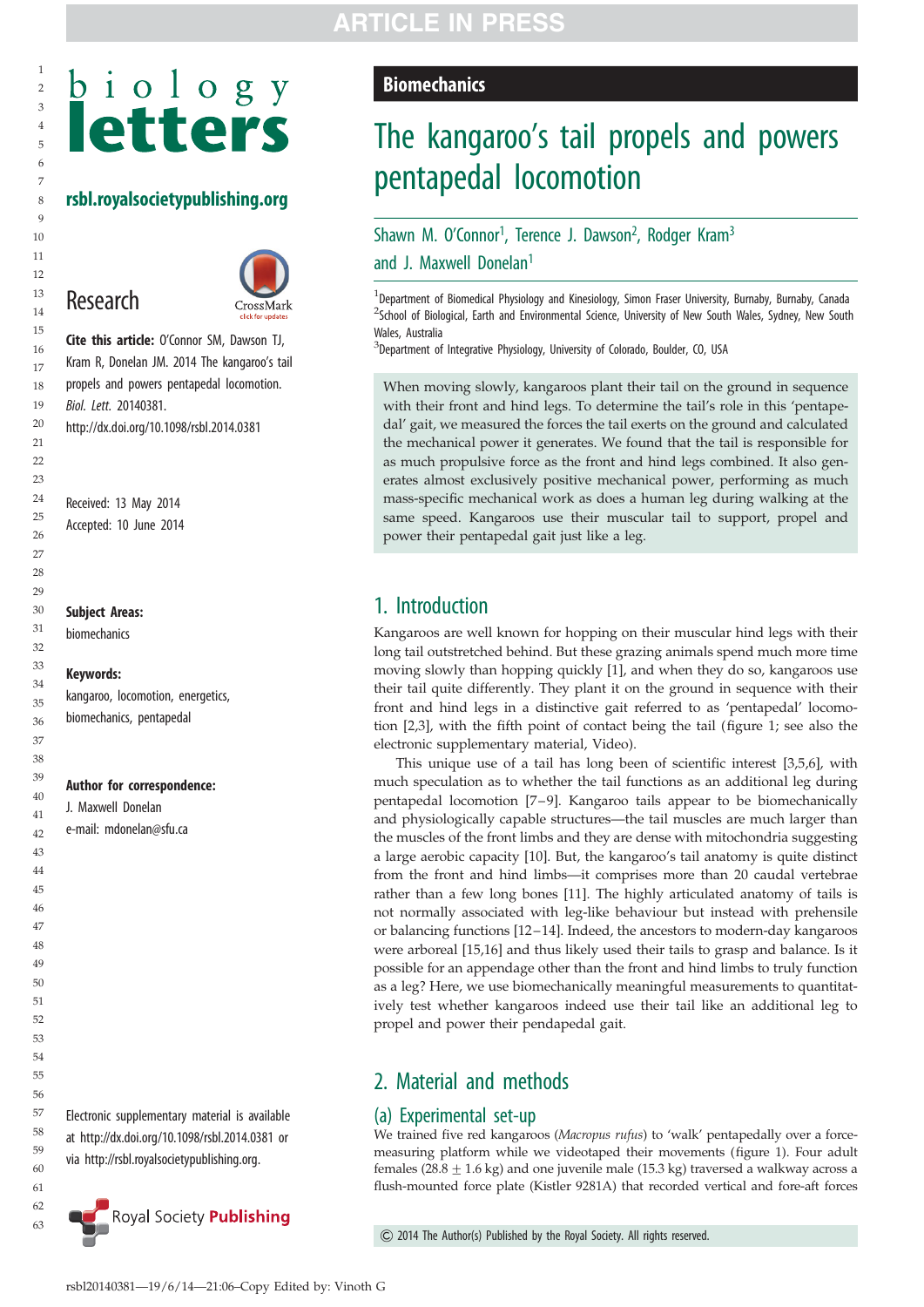## ARTICLE IN PRESS

<span id="page-1-0"></span>

**Figure 1.** Pentapedal locomotion in the red kangaroo. Kangaroos moved pentapedally across a force platform (checkered flooring).  $(a-d)$  A complete stride starting with contact of the front limbs ( $t = 0$ ). Following the onset of front limb stance (a), the tail contacts the ground and the hind limbs begin swinging forward (b). After the hind limbs contact the ground again (c), the front limbs and then the tail swing forward  $(d)$ . We measured the GRFs generated by the pairs of limbs and tail over multiple strides ( $a-f$ ). Tail forces were isolated after the other limbs no longer made contact with the force plate (f). The red, green, blue and black arrows represent force vectors associated with the front limbs, hind limbs, tail and reference body weight, respectively, for the represented trial. The checkered circles approximate COM locations based on Alexander et al. [[4\]](#page-3-0) and are for illustrative purposes only.

at 1000 Hz. A ceiling was positioned over the walkway, designed to not interfere with the kangaroo's pentapedal gait while preventing them from hopping across the walkway. A video camera (JVC GRDV 9800) recorded sagittal plane motion at 60 Hz.

#### (b) Video analysis

From the video recordings, we determined the timing of ground contacts by the front limbs, hind limbs and tail. In pentapedal locomotion, the front and hind limb pairs each move in unison. Consequently, we report the combined results for these front and hind limb pairs. We calculated speed for each trial as the distance between consecutive front limb ground contacts divided by the elapsed time. We restricted our analysis to a single range of speeds used consistently by all the animals  $(0.63-0.88 \text{ m s}^{-1})$ . We also eliminated trials with irregular limb contact timings and those involving substantial acceleration (jnet fore-aft acceleration $| > 0.4$  m s<sup>-2</sup>) (see also the electronic supplementary material).

#### (c) Estimation of limb forces

We analysed trials in which the limbs contacted the force platform in a manner that allowed us to separate the ground reaction forces (GRF) generated by the front limbs, hind limbs and tail. These included trials wherein the tail or a pair of limbs began and ended a contact phase completely on the force platform without the other limbs exerting force on the platform. We also included trials in which there were other limbs in contact with the platform for a short period at the beginning or ending of a contact phase. We estimated the forces during that period by interpolating between the time at the onset of multiple limb contact and the time at the beginning or ending of the contact phase, where the force was assumed to be zero (see also the electronic supplementary material). For each animal, we computed the average force exerted by the tail or pair of limbs over a stride by averaging the respective GRF across trials and synchronizing them to the average ground contact timings from video (see also the electronic supplementary material). We then estimated total force of a consensus stride for each animal by summing the 120 121 122 123 124 125 126

average tail forces, front limb forces and hind limb forces. In total, 22 trials were used for the final analysis with an average speed of  $0.77 \pm 0.07$  m s<sup>-1</sup> (mean  $\pm$  s.d.).

rsbl.royalsocietypublishing.org

rsbl.royalsocietypublishing.org

Biol.Lett.

20140381

## (d) Estimation of power generated by limbs

We used established methods to estimate the power generated, and work performed, by the individual limbs for each animal ([\[17\]](#page-3-0); see also the electronic supplementary material). Briefly, we first found the time-varying velocity of the centre of mass (COM) by calculating the accelerations of the COM from the total force for the consensus stride for each animal and then integrating with respect to time, using the average measured fore-aft velocity and a zero average vertical velocity as boundary conditions. We then calculated the instantaneous external mechanical power generated by the front limbs, hind limbs and tail from the dot product of their GRF and the velocity of the COM, and then normalized by animal mass. The average positive and negative power performed per stride is the time-integral of the positive and negative portions of external mechanical power normalized by stride period. We calculated the average positive and negative forces generated per stride similarly.

## 3. Results

We discovered that kangaroos use their tail as a very capable leg when moving pentapedally. The tail exerts very little braking force but generates a large propulsive force—as much as the front and hind limbs combined ( $p = 0.08$ , paired t-test) [\(figure 2](#page-2-0)a). The lone role previously attributed to the tail during pentapedal gait was body-weight support [\[3,5](#page-3-0)]. Indeed, we find the tail exerts appreciable vertical force on the ground although it only contributes  $13.6 \pm 1.0\%$  (mean  $\pm$  s.d.) of the average vertical force required to support the body over a stride ([figure 2](#page-2-0)b). However, the support role of the tail is more pronounced when the hind legs are off the ground, contributing an average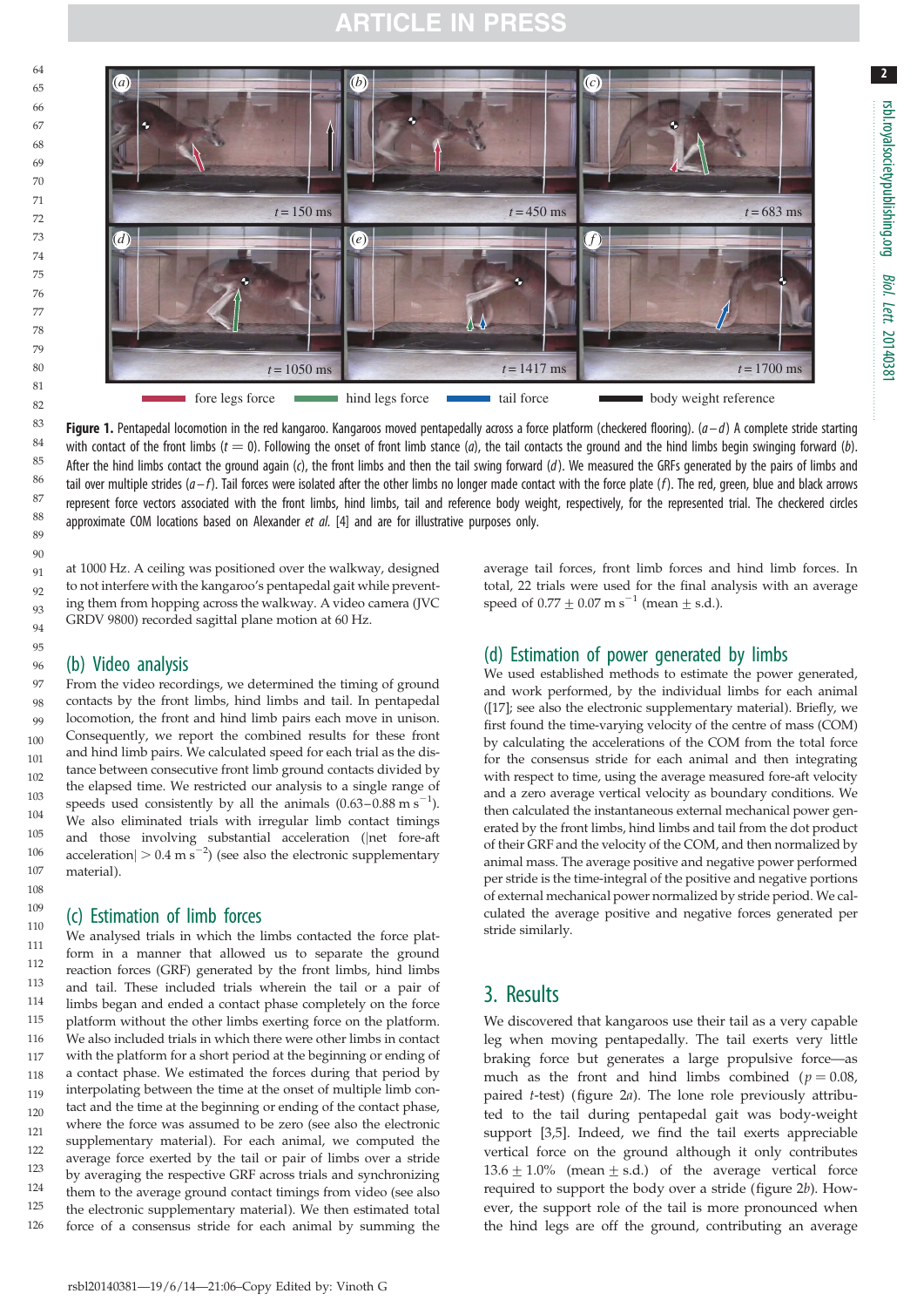## RTICLE I

<span id="page-2-0"></span>

Figure 2. Force and power generation by the limbs during pentapedal locomotion. The illustrative drawings at the top are placed directly above their corresponding time points during a complete stride cycle with the darker animals indicating the period of tail ground contact. (a) Instantaneous (left) and average (right) fore-aft GRF demonstrate that the tail (dark blue) provides most of the propulsive force. (b) Vertical GRF illustrate that the tail plays a lesser role in helping to support body weight. (c) Instantaneous and average individual limbs mechanical power demonstrate that the tail performs substantial mechanical work, especially when compared with that performed by the human leg during bipedal walking at the same speed (light blue). Instantaneous signals are the average of all kangaroos measured. Average metrics were calculated from the time-integral of the positive and negative portions of the corresponding instantaneous signals for each kangaroo, normalized by stride period and body mass and then averaged across animals. All error bars represent standard deviations. Human data are from Donelan et al. [\[17\]](#page-3-0).

vertical force of  $36.2 \pm 2.6\%$  of body weight during this time period. 159 160

Perhaps most striking was the contribution of the tail to powering pentapedal locomotion. The tail generated almost exclusively positive mechanical power, thereby performing positive mechanical work to lift and accelerate the body (figure 2c). While the hind limbs were responsible for most of the positive mechanical work  $(72.9 + 15.7%)$ , the tail's role was substantial  $(22.1 + 15.2\%)$ . Per kilogram body mass, kangaroos performed as much positive work with their tail  $(0.17 \pm 0.10 \,\mathrm{W \,kg}^{-1})$  as humans do with one of their legs when walking at the same speed [[17\]](#page-3-0). 169 170

#### 4. Discussion

Kangaroo tails appear to function biomechanically just like a leg during pentapedal locomotion. That is, they periodically push on the ground to provide meaningful body-weight support, propulsion and power. This biomechanical definition gauges leg-like behaviour by functional role independent of the primary use of a limb, its position within the body or its evolutionary history. But, why does a kangaroo need a fifth leg when other quadrupeds walk well with only four? 175 176 177 178 179 180 181 182

A typical quadrupedal walking gait would seem difficult for a kangaroo, given the geometric constraints imposed by limbs of unequal lengths. During quadrupedal walking, at least one front and one hind leg are always in contact with the ground [[18\]](#page-3-0). Step length, forward progression and thus speed, are limited by range of motion of the shorter leg. Kangaroos are freed from this constraint by pairing their front 183 184 185 186 187 188 189

legs, pairing their hind legs and then swinging the front legs independently from the hind legs. This gait adaption appears to be related to front –hind limb asymmetry and not to kangaroos per se, as other mammals with comparatively long hind limbs also move with paired limbs [[8](#page-3-0)] and the smaller tree kangaroo (Dendrolagus) with more symmetric limb lengths uses a quadrupedal-like gait when moving along branches [[3](#page-3-0)].

However, walking with paired limbs has disadvantages if an animal's mass is distributed towards the hind limbs, as in kangaroos. Without a tail to widen the fore-aft base of support, the kangaroo would face a severe propensity to fall backwards when the hind legs are lifted and only the front legs remain on the ground (e.g. [figure 1](#page-1-0)b). The total mechanical work and thus metabolic cost of walking gaits can be substantially reduced by sequentially performing trailing leg positive work and leading leg negative work when redir-ecting the COM velocity during support transitions [\[19](#page-3-0)–21]. However, the relatively slight front legs appear less capable, both in terms of work capacity and geometrical arrangement, of performing this pre-emptive positive work during the transition to the hind leg support phase (e.g. figure 2c). Without a tail to perform positive work during this transition, the kangaroo would be less able to take advantage of this energy saving mechanism and would presumably be forced to choose between other more costly gaits.

So why do kangaroos have such different sized front and hind limbs? A reasonable biomechanical hypothesis is that bipedal hopping performance is improved by having larger hind limbs for power production and smaller front limbs for weight reduction. Having the use of a tail as a leg may